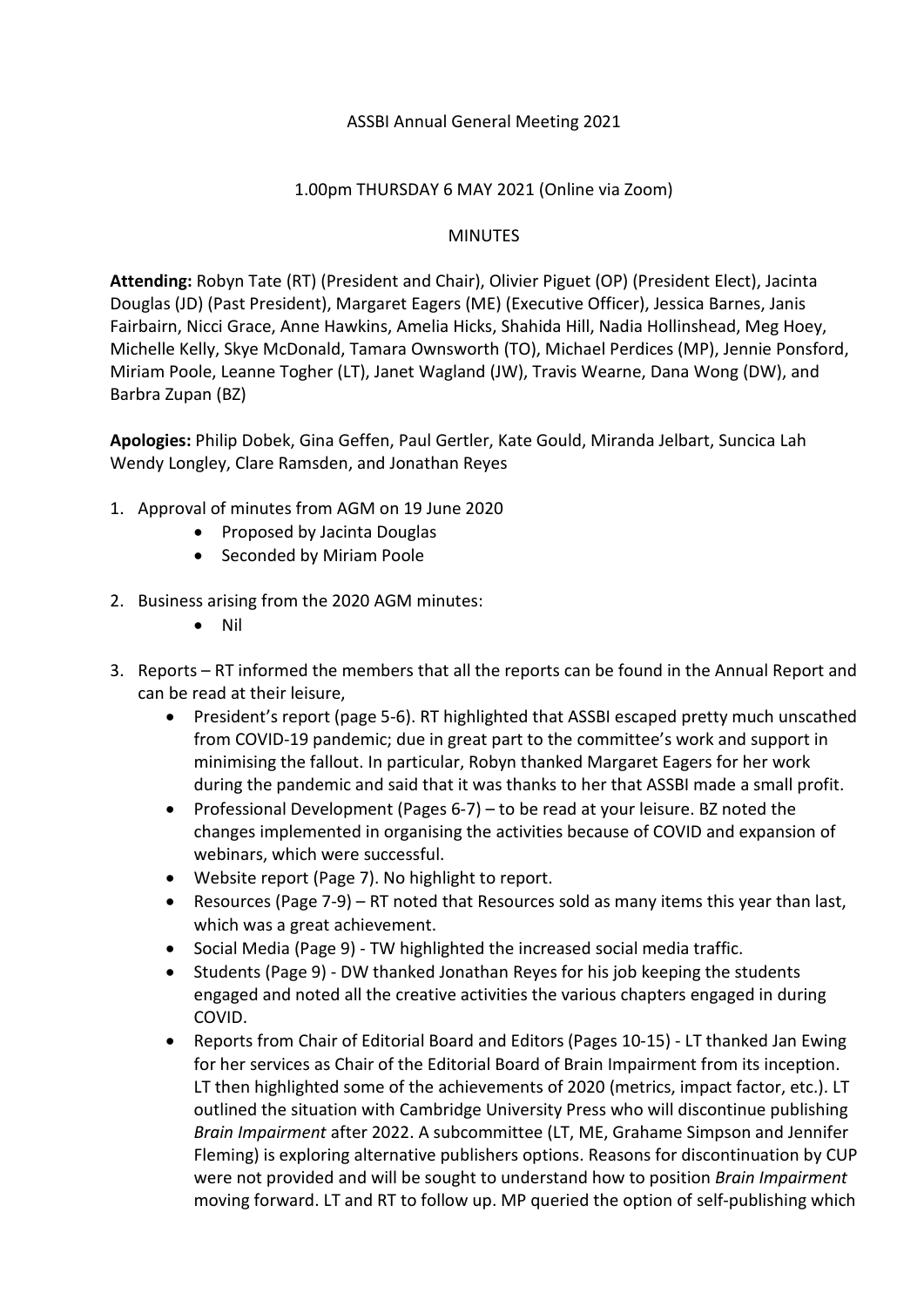was discussed and put aside due to the amount of work involved in doing this. **ACTION: Leanne Togher and Robyn Tate**

- 4. Treasurer's Report
	- ME reviewed the accounts and outlined our financial position
	- ME highlighted that none of the speakers at the Bitesize webinars charged a fee to talk at these which is testament to the members of ASSBI who helped us weather the storm of the pandemic.
	- RT said that making a profit was a remarkable achievement.
	- Audited financial reports to 31 December 2020 in the Annual Report and to be read at leisure (pages 16-21)
		- o Approval of Financial reports
			- **Proposed by Olivier Piguet**
			- Seconded by Barbra Zupan
- 5. Office Bearers
	- ME declared the President Elect position vacant and asked OP as the new President to take over the meeting
	- OP thanked JD for her 6 years of service as President and asked if she wishes to stay on the committee now that her time is over and she said she would be delighted to stay on the committee
	- OP thanked RT for her time as President acknowledging that it was a difficult year. He also thanked her for her role in the strategic planning of ASSBI
		- RT said that coming onto the committee was so different from being on the journal and an ordinary member since 1978. She also said by being on the committee she appreciated what a vibrant and multi-disciplinary society ASSBI. She said it is the people that make ASSBI what it is. She has felt supported by the committee which has always had ASSBI's best interests at heart. She also thanked ME. She also said that ASSBI was in good hands with OP as President.
	- OP asked DW if she still wishes to stand and she said she was delighted and honoured to fill this role.
		- President Elect Dana Wong
			- proposed by Robyn Tate
			- seconded by Olivier Piguet

# 6. Conferences

- 2021 44<sup>th</sup> Conference to be held in Melbourne with INS and CCN DW gave a quick overview of the conference and said that the programme was about to go onto the website.
- 2022 45<sup>th</sup> Conference to be held in Perth JW flagged the possible issue if our international speakers cannot get to Australia.
- Future conferences: 2023 (convenor BZ), ASSBI is looking at Darwin or Brisbane, a decision should be made by the end of the year.
- 7. Membership Report (Page 10) It was discussed and agreed that it was a testament to ASSBI that we have not lost members during the pandemic
	- Membership as at  $31/12/20 394$
	- Membership as at  $31/12/19 395$